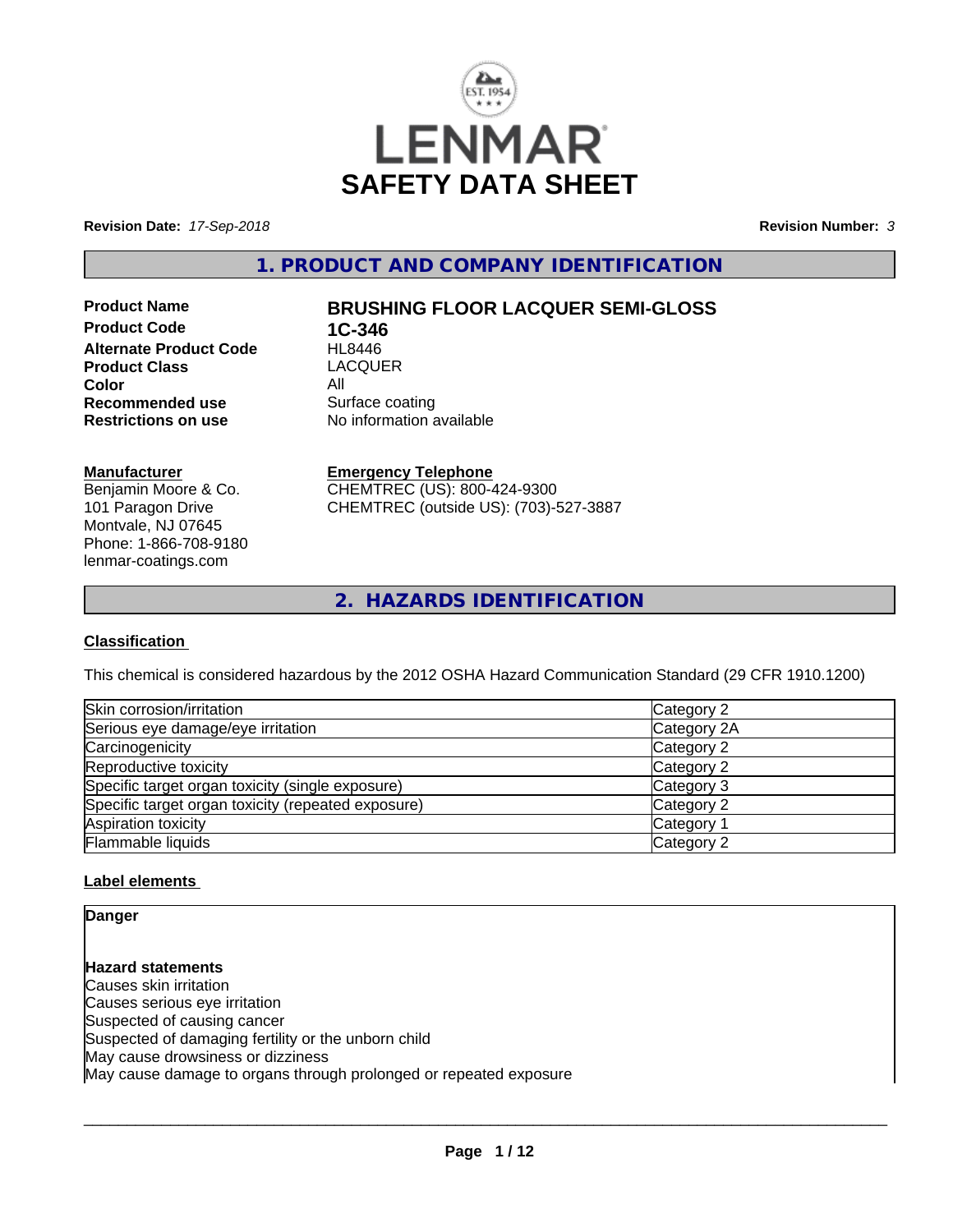

#### **Precautionary Statements - Prevention**

Obtain special instructions before use Do not handle until all safety precautions have been read and understood Use personal protective equipment as required Wash face, hands and any exposed skin thoroughly after handling Wear eye/face protection Do not breathe dust/fume/gas/mist/vapors/spray Use only outdoors or in a well-ventilated area Keep away from heat, hot surfaces, sparks, open flames and other ignition sources. No smoking Keep container tightly closed Ground/bond container and receiving equipment Use explosion-proof electrical/ventilating/lighting/equipment Use only non-sparking tools Take precautionary measures against static discharge Keep cool

#### **Precautionary Statements - Response**

IF exposed or concerned: Get medical advice/attention

**Eyes**

IF IN EYES: Rinse cautiously with water for several minutes. Remove contact lenses, if present and easy to do. Continue rinsing

If eye irritation persists: Get medical advice/attention

**Skin**

If skin irritation occurs: Get medical advice/attention

IF ON SKIN (or hair): Remove/Take off immediately all contaminated clothing. Rinse skin with water/shower Wash contaminated clothing before reuse

#### **Inhalation**

IF INHALED: Remove victim to fresh air and keep at rest in a position comfortable for breathing **Ingestion**

IF SWALLOWED: Immediately call a POISON CENTER or doctor/physician

Do NOT induce vomiting

**Fire**

In case of fire: Use CO2, dry chemical, or foam for extinction

#### **Precautionary Statements - Storage**

Store locked up Store in a well-ventilated place. Keep container tightly closed

#### **Precautionary Statements - Disposal**

Dispose of contents/container to an approved waste disposal plant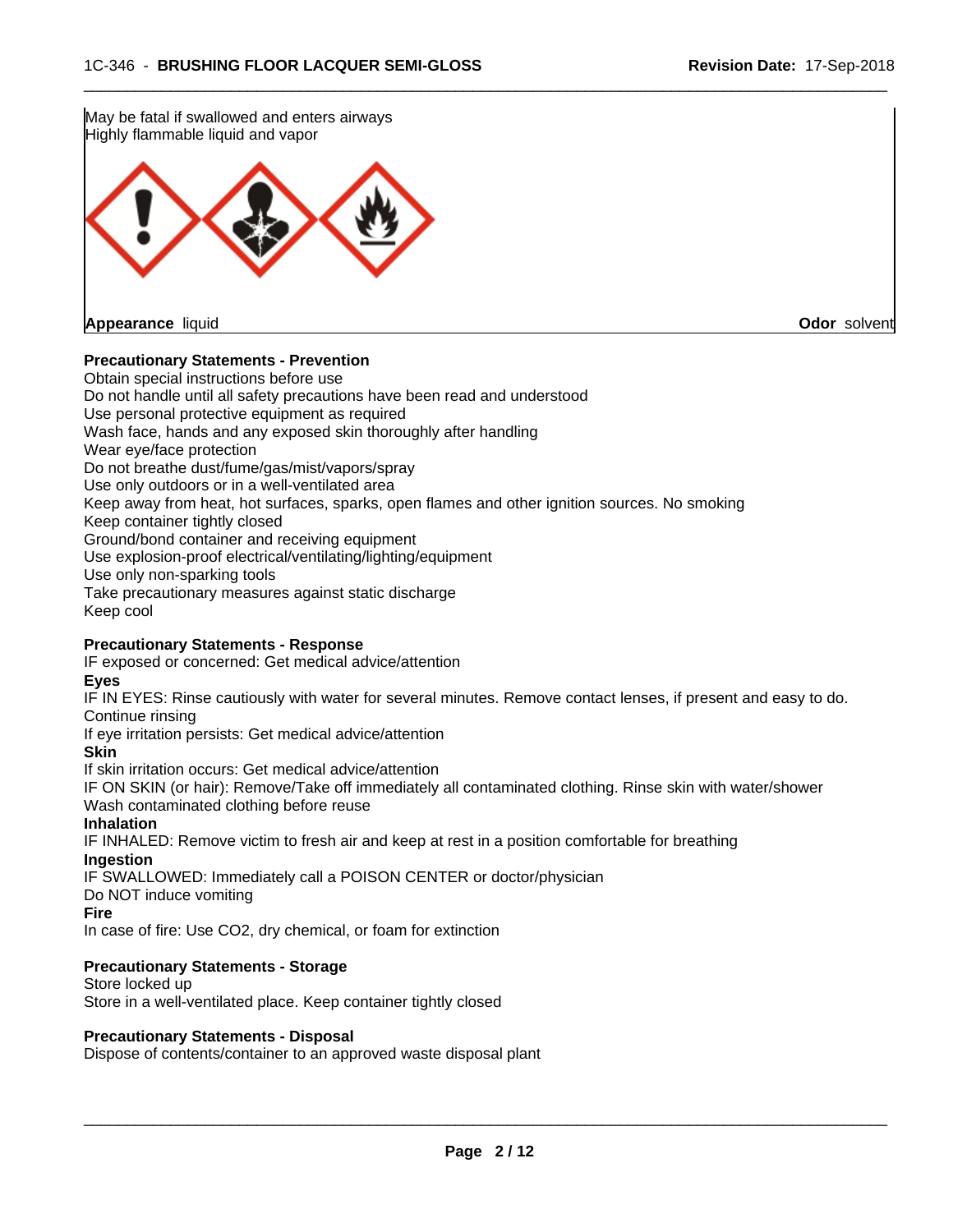ignition and flash back. Vapors may cause flash fire.

#### **Hazards not otherwise classified (HNOC)**

Not applicable

## **Other information**

No information available

## **3. COMPOSITION INFORMATION ON COMPONENTS**

 $\overline{\phantom{a}}$  ,  $\overline{\phantom{a}}$  ,  $\overline{\phantom{a}}$  ,  $\overline{\phantom{a}}$  ,  $\overline{\phantom{a}}$  ,  $\overline{\phantom{a}}$  ,  $\overline{\phantom{a}}$  ,  $\overline{\phantom{a}}$  ,  $\overline{\phantom{a}}$  ,  $\overline{\phantom{a}}$  ,  $\overline{\phantom{a}}$  ,  $\overline{\phantom{a}}$  ,  $\overline{\phantom{a}}$  ,  $\overline{\phantom{a}}$  ,  $\overline{\phantom{a}}$  ,  $\overline{\phantom{a}}$ 

| <b>Chemical name</b> | CAS No.        | Weight-% |
|----------------------|----------------|----------|
| Heptane              | 142-82-5       | 25       |
| Acetone              | 67-64-1        | 25       |
| n-Butyl acetate      | 123-86-4       | 20       |
| Ethanol              | 64-17-5        | 15       |
| Isopropyl alcohol    | 67-63-0        |          |
| cellulose, nitrate   | 9004-70-0      |          |
| Toluene              | 108-88-3       |          |
| Xylene               | 1330-20-7      |          |
| Ethyl benzene        | $100 - 41 - 4$ | 0.5      |

# **4. FIRST AID MEASURES**

#### **Description of first aid measures**

| <b>General Advice</b>                            | If symptoms persist, call a physician. Show this safety data sheet to the doctor in<br>attendance.                                                                                                                      |
|--------------------------------------------------|-------------------------------------------------------------------------------------------------------------------------------------------------------------------------------------------------------------------------|
| <b>Eye Contact</b>                               | Immediately flush with plenty of water. After initial flushing, remove any contact<br>lenses and continue flushing for at least 15 minutes. Keep eye wide open while<br>rinsing. If symptoms persist, call a physician. |
| <b>Skin Contact</b>                              | Wash off immediately with soap and plenty of water removing all contaminated<br>clothes and shoes. If skin irritation persists, call a physician.                                                                       |
| <b>Inhalation</b>                                | Move to fresh air. If symptoms persist, call a physician.<br>If not breathing, give artificial respiration. Call a physician immediately.                                                                               |
| Ingestion                                        | Clean mouth with water and afterwards drink plenty of water. Do not induce<br>vomiting without medical advice. Never give anything by mouth to an unconscious<br>person. Consult a physician.                           |
| <b>Protection Of First-Aiders</b>                | Use personal protective equipment.                                                                                                                                                                                      |
| <b>Most Important</b><br><b>Symptoms/Effects</b> | No information available.                                                                                                                                                                                               |
| <b>Notes To Physician</b>                        | Treat symptomatically.                                                                                                                                                                                                  |
|                                                  | 5. FIRE-FIGHTING MEASURES                                                                                                                                                                                               |
| <b>Flammable Properties</b>                      | Vapors may travel considerable distance to a source of                                                                                                                                                                  |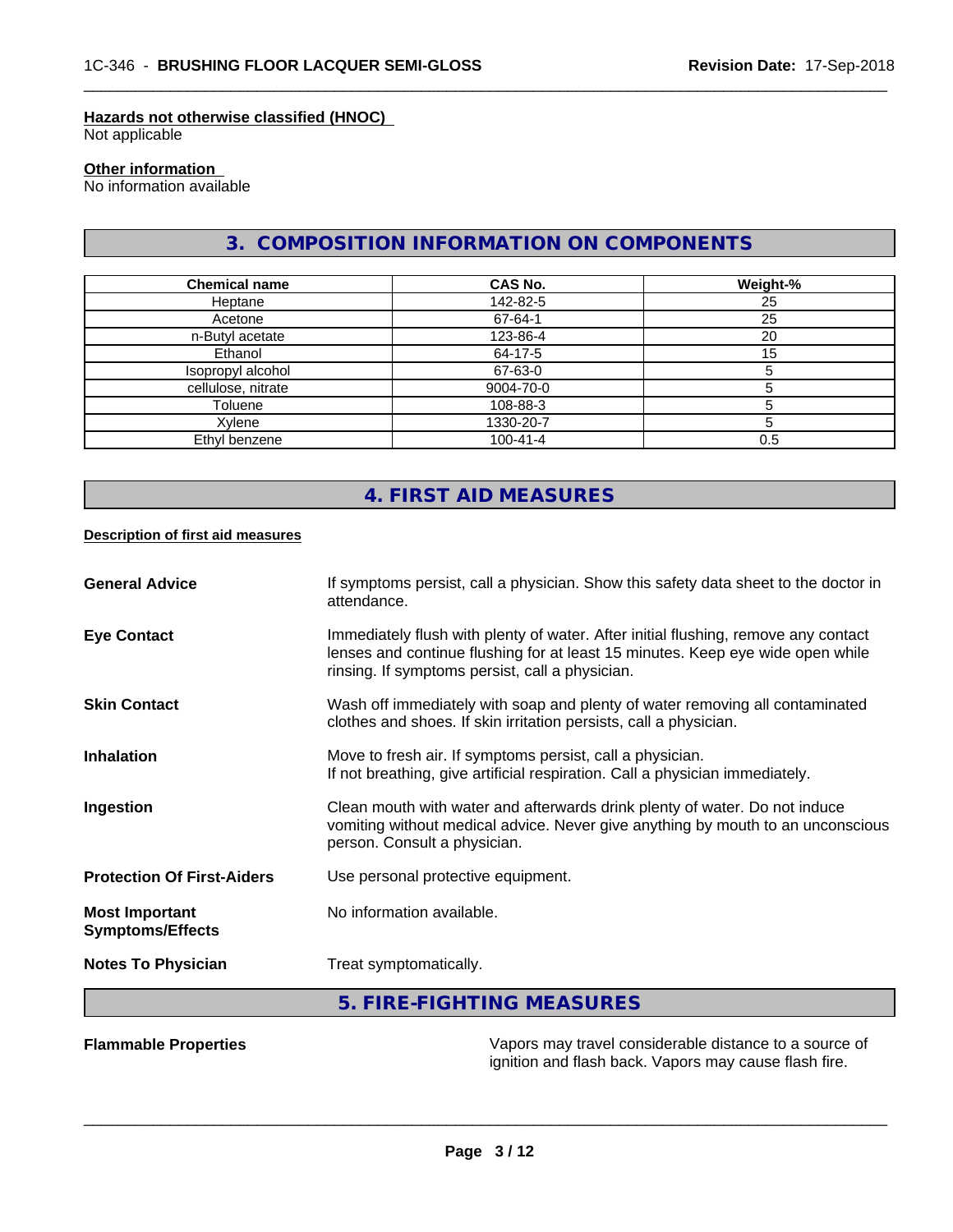| <b>Suitable Extinguishing Media</b>                                                               | Foam, dry powder or water. Use extinguishing measures<br>that are appropriate to local circumstances and the<br>surrounding environment.                                                                                                                                                       |
|---------------------------------------------------------------------------------------------------|------------------------------------------------------------------------------------------------------------------------------------------------------------------------------------------------------------------------------------------------------------------------------------------------|
| <b>Protective Equipment And Precautions For</b><br><b>Firefighters</b>                            | As in any fire, wear self-contained breathing apparatus<br>pressure-demand, MSHA/NIOSH (approved or equivalent)<br>and full protective gear.                                                                                                                                                   |
| <b>Hazardous combustion products</b>                                                              | Burning may result in carbon dioxide, carbon monoxide<br>and other combustion products of varying composition<br>which may be toxic and/or irritating.                                                                                                                                         |
| <b>Specific Hazards Arising From The Chemical</b>                                                 | Flammable. Flash back possible over considerable<br>distance. Keep product and empty container away from<br>heat and sources of ignition. Closed containers may<br>rupture if exposed to fire or extreme heat. Thermal<br>decomposition can lead to release of irritating gases and<br>vapors. |
| <b>Sensitivity To Mechanical Impact</b>                                                           | No.                                                                                                                                                                                                                                                                                            |
| <b>Sensitivity To Static Discharge</b>                                                            | Yes                                                                                                                                                                                                                                                                                            |
| <b>Flash Point Data</b><br>Flash Point (°F)<br>Flash Point (°C)<br><b>Method</b>                  | 9.0<br>$-12.8$<br><b>PMCC</b>                                                                                                                                                                                                                                                                  |
| <b>Flammability Limits In Air</b>                                                                 |                                                                                                                                                                                                                                                                                                |
| Lower flammability limit:<br><b>Upper flammability limit:</b>                                     | Not available<br>Not available                                                                                                                                                                                                                                                                 |
| Health: 2<br><b>NFPA</b><br><b>Flammability: 3</b>                                                | Instability: 0<br><b>Special: Not Applicable</b>                                                                                                                                                                                                                                               |
| <b>NFPA Legend</b><br>0 - Not Hazardous<br>1 - Slightly<br>2 - Moderate<br>3 - High<br>4 - Severe |                                                                                                                                                                                                                                                                                                |

*The ratings assigned are only suggested ratings, the contractor/employer has ultimate responsibilities for NFPA ratings where this system is used.*

*Additional information regarding the NFPA rating system is available from the National Fire Protection Agency (NFPA) at www.nfpa.org.*

## **6. ACCIDENTAL RELEASE MEASURES**

| <b>Personal Precautions</b> | Remove all sources of ignition. Take precautions to prevent flashback. Ground<br>and bond all containers and handling equipment. Take precautionary measures<br>against static discharges. Ensure adequate ventilation. Avoid contact with skin,<br>eyes and clothing. Use personal protective equipment. |
|-----------------------------|-----------------------------------------------------------------------------------------------------------------------------------------------------------------------------------------------------------------------------------------------------------------------------------------------------------|
| <b>Other Information</b>    | Prevent further leakage or spillage if safe to do so. Do not allow material to<br>contaminate ground water system. Prevent product from entering drains. Do not                                                                                                                                           |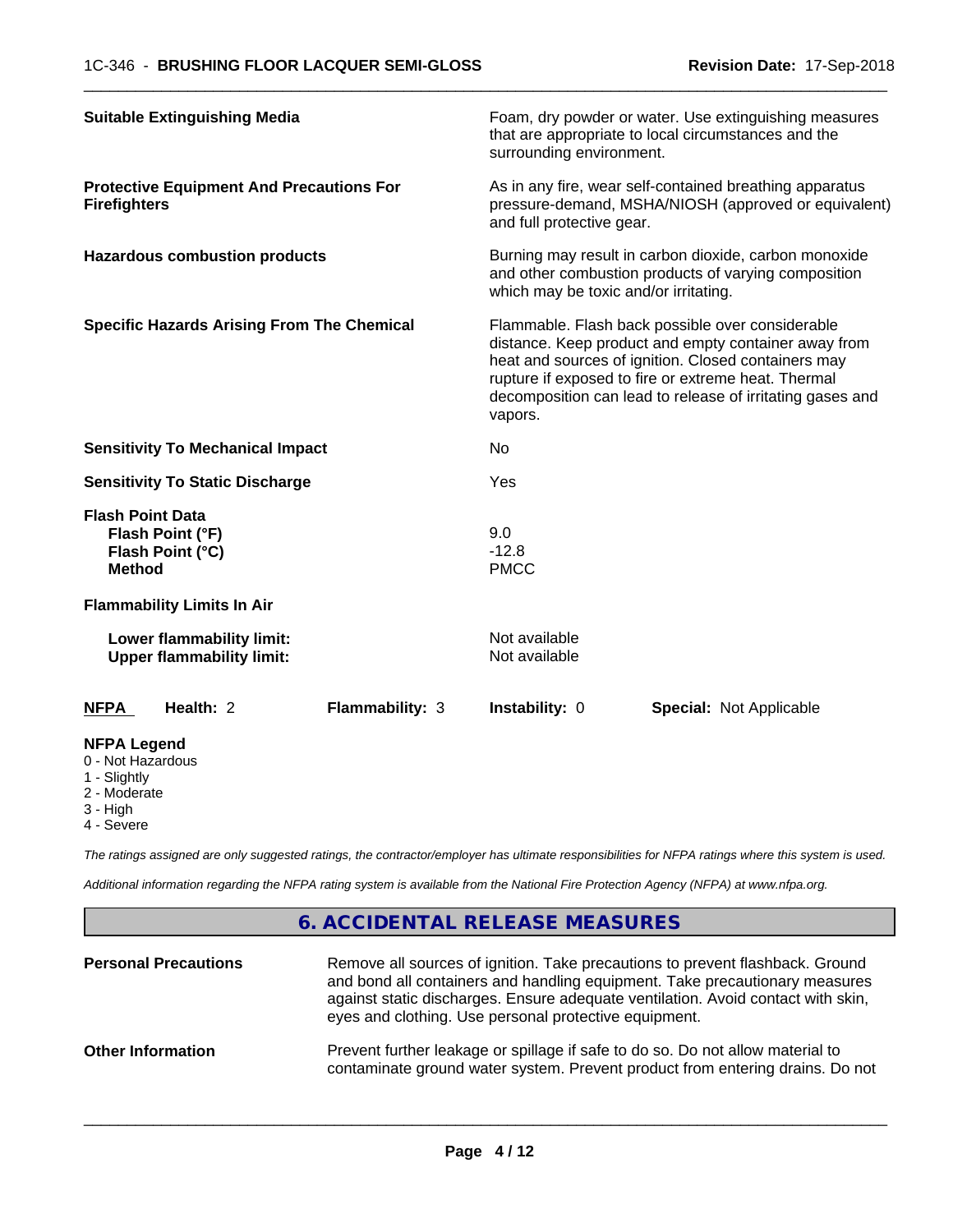|                                  | flush into surface water or sanitary sewer system. Local authorities should be                                                                                                                                                                                                                                                                                                                                                                 |  |
|----------------------------------|------------------------------------------------------------------------------------------------------------------------------------------------------------------------------------------------------------------------------------------------------------------------------------------------------------------------------------------------------------------------------------------------------------------------------------------------|--|
|                                  | advised if significant spillages cannot be contained.                                                                                                                                                                                                                                                                                                                                                                                          |  |
| <b>Environmental precautions</b> | See Section 12 for additional Ecological Information.                                                                                                                                                                                                                                                                                                                                                                                          |  |
| <b>Methods for Cleaning Up</b>   | Dam up. Soak up with inert absorbent material. Use a non-sparking or explosion<br>proof means to transfer material to a sealed, appropriate container for disposal.<br>Clean contaminated surface thoroughly.                                                                                                                                                                                                                                  |  |
|                                  | 7. HANDLING AND STORAGE                                                                                                                                                                                                                                                                                                                                                                                                                        |  |
| <b>Handling</b>                  | Avoid contact with skin, eyes and clothing. Wear personal protective equipment.<br>Do not breathe vapors or spray mist. Use only in ventilated areas. Prevent vapor<br>build-up by providing adequate ventilation during and after use.                                                                                                                                                                                                        |  |
|                                  | Take precautionary measures against static discharges. To avoid ignition of<br>vapors by static electricity discharge, all metal parts of the equipment must be<br>grounded. Keep away from heat, sparks and flame. Do not smoke. Extinguish all<br>flames and pilot lights, and turn off stoves, heaters, electric motors and other<br>sources of ignition during use and until all vapors are gone. Ignition and/or flash<br>back may occur. |  |
| <b>Storage</b>                   | Keep containers tightly closed in a dry, cool and well-ventilated place. Keep away<br>from heat. Keep away from open flames, hot surfaces and sources of ignition.<br>Keep in properly labeled containers. Keep out of the reach of children.                                                                                                                                                                                                  |  |
| <b>Incompatible Materials</b>    | Incompatible with strong acids and bases and strong oxidizing agents.                                                                                                                                                                                                                                                                                                                                                                          |  |
|                                  | Technical measures/Precautions Ensure adequate ventilation. Use only where airflow will keep vapors from building<br>up in or near the work area in adjoining rooms. Comply with all national, state, and<br>local codes pertaining to the storage, handling, dispensing and disposal of<br>flammable liquids.                                                                                                                                 |  |
|                                  | Dissipate static electricity during transfer by grounding and bonding containers<br>and equipment before transferring material. All equipment should be non-sparking<br>and explosion proof. Use explosion proof electrical equipment for ventilation,<br>lighting and material handling.                                                                                                                                                      |  |

# **8. EXPOSURE CONTROLS/PERSONAL PROTECTION**

# **Exposure Limits**

| <b>Chemical name</b> | <b>ACGIH TLV</b> | <b>OSHA PEL</b>              |
|----------------------|------------------|------------------------------|
| Heptane              | 400 ppm - TWA    | 500 ppm - TWA                |
|                      | 500 ppm - STEL   | 2000 mg/m <sup>3</sup> - TWA |
| Acetone              | 250 ppm - TWA    | 1000 ppm - TWA               |
|                      | 500 ppm - STEL   | 2400 mg/m <sup>3</sup> - TWA |
| n-Butyl acetate      | 150 ppm - TWA    | 150 ppm - TWA                |
|                      | 200 ppm - STEL   | 710 mg/m <sup>3</sup> - TWA  |
| Ethanol              | 1000 ppm - STEL  | 1000 ppm - TWA               |
|                      |                  | 1900 mg/m <sup>3</sup> - TWA |
| Isopropyl alcohol    | 200 ppm - TWA    | 400 ppm - TWA                |
|                      | 400 ppm - STEL   | 980 mg/m <sup>3</sup> - TWA  |
| Toluene              | 20 ppm - TWA     | 200 ppm - TWA                |
|                      |                  | 300 ppm - Ceiling            |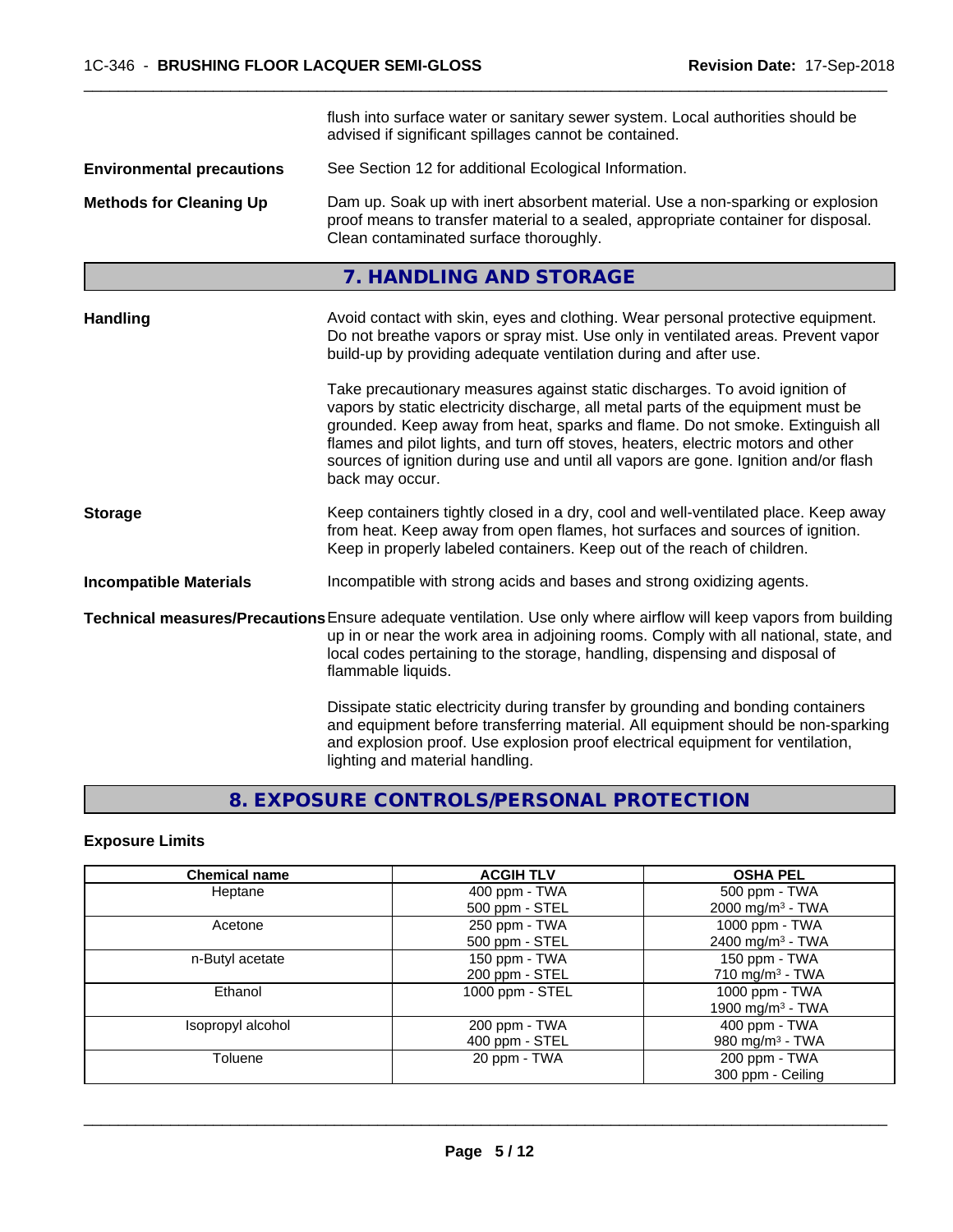### 1C-346 - **BRUSHING FLOOR LACQUER SEMI-GLOSS Revision Date:** 17-Sep-2018

| Xylene        | 100 ppm - TWA<br>150 ppm - STEL | 100 ppm - TWA<br>435 mg/m $3$ - TWA |
|---------------|---------------------------------|-------------------------------------|
| Ethyl benzene | 20 ppm - TWA                    | 100 ppm - TWA<br>435 mg/m $3$ - TWA |
|               |                                 |                                     |

 $\overline{\phantom{a}}$  ,  $\overline{\phantom{a}}$  ,  $\overline{\phantom{a}}$  ,  $\overline{\phantom{a}}$  ,  $\overline{\phantom{a}}$  ,  $\overline{\phantom{a}}$  ,  $\overline{\phantom{a}}$  ,  $\overline{\phantom{a}}$  ,  $\overline{\phantom{a}}$  ,  $\overline{\phantom{a}}$  ,  $\overline{\phantom{a}}$  ,  $\overline{\phantom{a}}$  ,  $\overline{\phantom{a}}$  ,  $\overline{\phantom{a}}$  ,  $\overline{\phantom{a}}$  ,  $\overline{\phantom{a}}$ 

**Legend**

ACGIH - American Conference of Governmental Industrial Hygienists Exposure Limits OSHA - Occupational Safety & Health Administration Exposure Limits N/E - Not Established

#### **Appropriate engineering controls**

| <b>Engineering Measures</b>          | Ensure adequate ventilation, especially in confined areas.                                                                                                                                                                                                                                                                                                          |
|--------------------------------------|---------------------------------------------------------------------------------------------------------------------------------------------------------------------------------------------------------------------------------------------------------------------------------------------------------------------------------------------------------------------|
| <b>Personal Protective Equipment</b> |                                                                                                                                                                                                                                                                                                                                                                     |
| <b>Eye/Face Protection</b>           | Safety glasses with side-shields. If splashes are likely to occur, wear:. Tightly<br>fitting safety goggles.                                                                                                                                                                                                                                                        |
| <b>Skin Protection</b>               | Long sleeved clothing. Protective gloves.                                                                                                                                                                                                                                                                                                                           |
| <b>Respiratory Protection</b>        | Use only with adequate ventilation. In operations where exposure limits are<br>exceeded, use a NIOSH approved respirator that has been selected by a<br>technically qualified person for the specific work conditions. When spraying the<br>product or applying in confined areas, wear a NIOSH approved respirator<br>specified for paint spray or organic vapors. |
| <b>Hygiene Measures</b>              | Avoid contact with skin, eyes and clothing. Remove and wash contaminated<br>clothing before re-use. Wash thoroughly after handling.                                                                                                                                                                                                                                 |

# **9. PHYSICAL AND CHEMICAL PROPERTIES**

| Appearance                        | liquid                   |
|-----------------------------------|--------------------------|
| Odor                              | solvent                  |
| <b>Odor Threshold</b>             | No information available |
| Density (Ibs/gal)                 | $6.7 - 7.1$              |
| <b>Specific Gravity</b>           | $0.80 - 0.84$            |
| рH                                | No information available |
| <b>Viscosity (cps)</b>            | No information available |
| Solubility(ies)                   | No information available |
| <b>Water solubility</b>           | No information available |
| <b>Evaporation Rate</b>           | No information available |
| Vapor pressure @20 °C (kPa)       | No information available |
| Vapor density                     | No information available |
| Wt. % Solids                      | $10 - 20$                |
| <b>Vol. % Solids</b>              | $5 - 15$                 |
| Wt. % Volatiles                   | $80 - 90$                |
| <b>Vol. % Volatiles</b>           | $85 - 95$                |
| <b>VOC Regulatory Limit (g/L)</b> | <680                     |
| <b>Boiling Point (°F)</b>         | 136                      |
| <b>Boiling Point (°C)</b>         | 58                       |
| <b>Freezing Point (°F)</b>        | No information available |
| <b>Freezing Point (°C)</b>        | No information available |
| Flash Point (°F)                  | 9.0                      |
| Flash Point (°C)                  | $-12.8$                  |
| <b>Method</b>                     | <b>PMCC</b>              |
| Flammability (solid, gas)         | Not applicable           |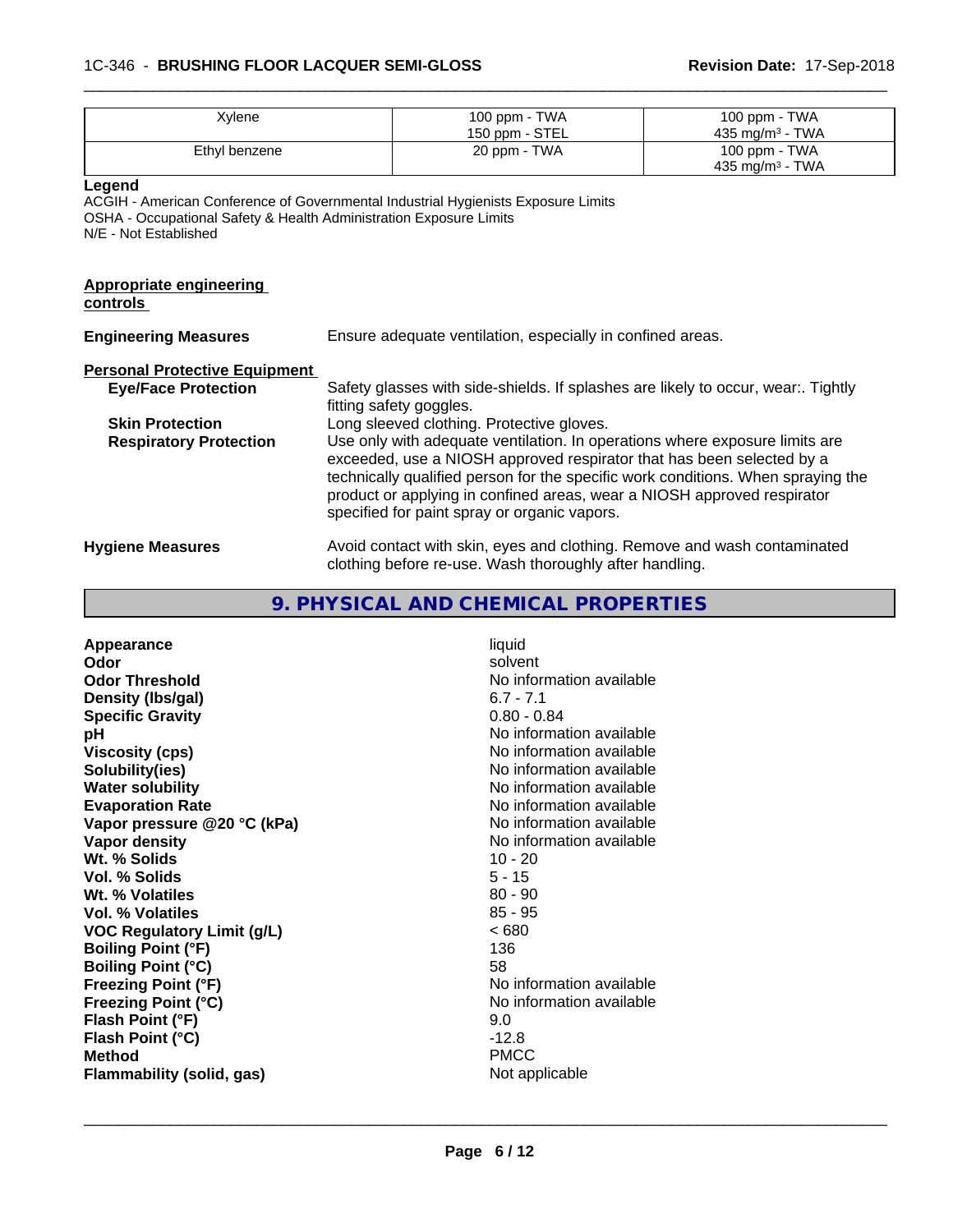**Upper flammability limit:**<br> **Lower flammability limit:**<br> **Lower flammability limit:**<br>
No information available **Lower flammability limit:**<br> **Autoignition Temperature (°F)**<br>
Mo information available<br>
No information available Autoignition **Temperature** (°F) <br>
Autoignition **Temperature** (°C) <br>
No information available Autoignition **Temperature** (°C) Mo information available<br>Decomposition **Temperature** (°F) No information available **Decomposition Temperature (°F)**<br> **Decomposition Temperature (°C)**<br>
No information available<br>
No information available **Decomposition Temperature (°C)**<br>Partition coefficient

**No information available** 

 $\overline{\phantom{a}}$  ,  $\overline{\phantom{a}}$  ,  $\overline{\phantom{a}}$  ,  $\overline{\phantom{a}}$  ,  $\overline{\phantom{a}}$  ,  $\overline{\phantom{a}}$  ,  $\overline{\phantom{a}}$  ,  $\overline{\phantom{a}}$  ,  $\overline{\phantom{a}}$  ,  $\overline{\phantom{a}}$  ,  $\overline{\phantom{a}}$  ,  $\overline{\phantom{a}}$  ,  $\overline{\phantom{a}}$  ,  $\overline{\phantom{a}}$  ,  $\overline{\phantom{a}}$  ,  $\overline{\phantom{a}}$ 

# **10. STABILITY AND REACTIVITY**

| <b>Reactivity</b>                         | No data available                                                                                                         |
|-------------------------------------------|---------------------------------------------------------------------------------------------------------------------------|
| <b>Chemical Stability</b>                 | Stable under normal conditions. Hazardous polymerisation<br>does not occur.                                               |
| <b>Conditions to avoid</b>                | Keep away from open flames, hot surfaces, static<br>electricity and sources of ignition. Sparks. Elevated<br>temperature. |
| <b>Incompatible Materials</b>             | Incompatible with strong acids and bases and strong<br>oxidizing agents.                                                  |
| <b>Hazardous Decomposition Products</b>   | Thermal decomposition can lead to release of irritating<br>gases and vapors.                                              |
| <b>Possibility of hazardous reactions</b> | None under normal conditions of use.                                                                                      |

**11. TOXICOLOGICAL INFORMATION**

| <b>Product Information</b>               |                                                                                                                                                                                                                                                               |  |
|------------------------------------------|---------------------------------------------------------------------------------------------------------------------------------------------------------------------------------------------------------------------------------------------------------------|--|
| Information on likely routes of exposure |                                                                                                                                                                                                                                                               |  |
| <b>Principal Routes of Exposure</b>      | Eye contact, skin contact and inhalation.                                                                                                                                                                                                                     |  |
| <b>Acute Toxicity</b>                    |                                                                                                                                                                                                                                                               |  |
| <b>Product Information</b>               | Repeated or prolonged exposure to organic solvents may lead to permanent brain<br>and nervous system damage. Intentional misuse by deliberately concentrating and<br>inhaling vapors may be harmful or fatal.                                                 |  |
|                                          | Symptoms related to the physical, chemical and toxicological characteristics                                                                                                                                                                                  |  |
| <b>Symptoms</b>                          | No information available                                                                                                                                                                                                                                      |  |
|                                          | Delayed and immediate effects as well as chronic effects from short and long-term exposure                                                                                                                                                                    |  |
| Eye contact<br><b>Skin contact</b>       | Contact with eyes may cause irritation.<br>May cause skin irritation and/or dermatitis. Prolonged skin contact may defat the                                                                                                                                  |  |
|                                          | skin and produce dermatitis.                                                                                                                                                                                                                                  |  |
| Ingestion                                | Harmful if swallowed. Ingestion may cause irritation to mucous membranes. Small<br>amounts of this product aspirated into the respiratory system during ingestion or<br>vomiting may cause mild to severe pulmonary injury, possibly progressing to<br>death. |  |
|                                          |                                                                                                                                                                                                                                                               |  |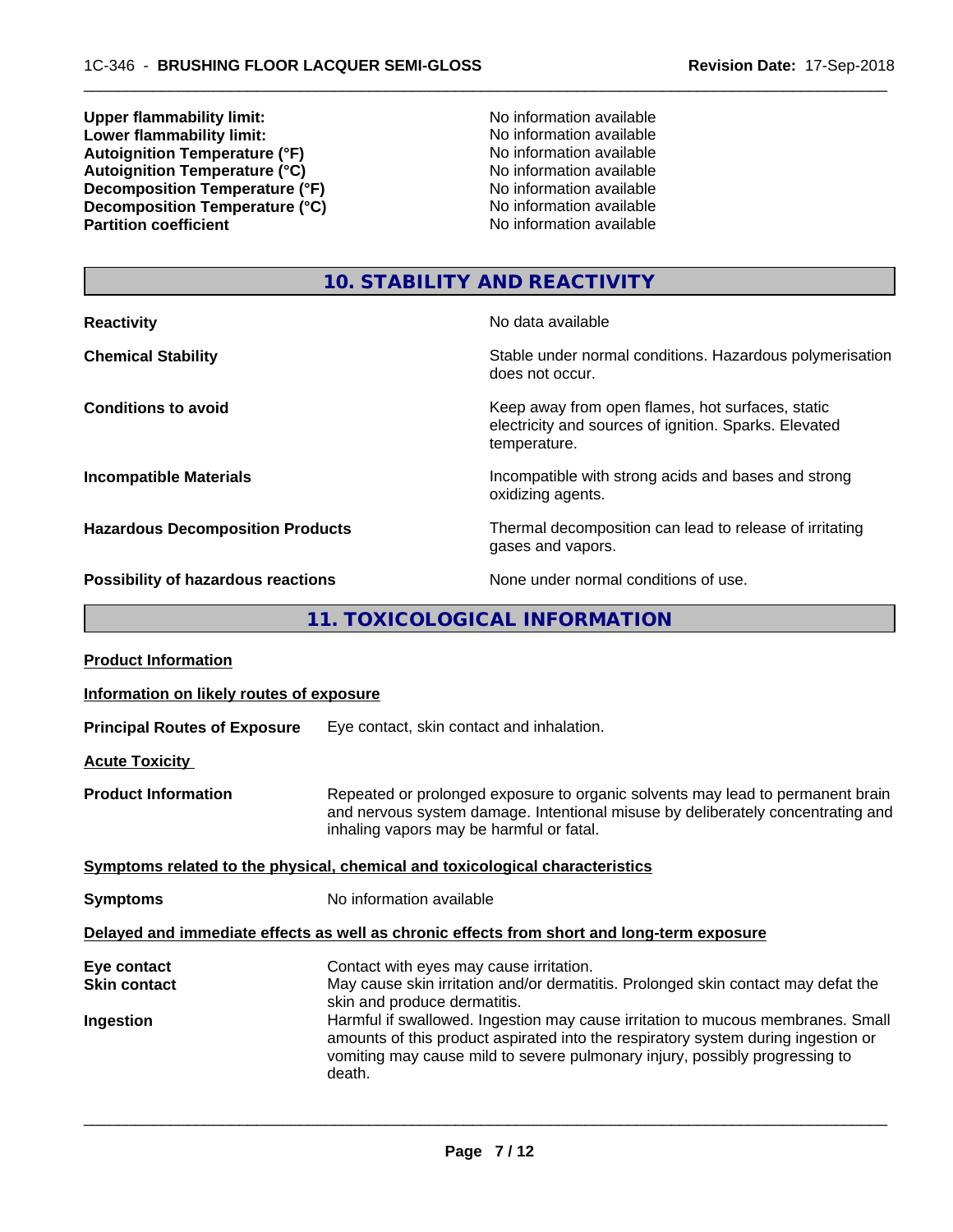| <b>Inhalation</b>               | Harmful by inhalation. High vapor / aerosol concentrations are irritating to the<br>eyes, nose, throat and lungs and may cause headaches, dizziness, drowsiness,<br>unconsciousness, and other central nervous system effects.   |
|---------------------------------|----------------------------------------------------------------------------------------------------------------------------------------------------------------------------------------------------------------------------------|
| <b>Sensitization</b>            | No information available                                                                                                                                                                                                         |
| <b>Neurological Effects</b>     | No information available.                                                                                                                                                                                                        |
| <b>Mutagenic Effects</b>        | No information available.                                                                                                                                                                                                        |
| <b>Reproductive Effects</b>     | Possible risk of impaired fertility. Possible risk of harm to the unborn child.                                                                                                                                                  |
| <b>Developmental Effects</b>    | No information available.                                                                                                                                                                                                        |
| <b>Target organ effects</b>     | No information available.                                                                                                                                                                                                        |
| <b>STOT - repeated exposure</b> | Causes damage to organs through prolonged or repeated exposure if inhaled.<br>May cause disorder and damage to the. liver. kidney. spleen. blood. Causes<br>damage to organs through prolonged or repeated exposure.             |
| <b>STOT - single exposure</b>   | May cause disorder and damage to the. Respiratory system. Central nervous<br>system.                                                                                                                                             |
| Other adverse effects           | No information available.                                                                                                                                                                                                        |
| <b>Aspiration Hazard</b>        | May be harmful if swallowed and enters airways. Small amounts of this product<br>aspirated into the respiratory system during ingestion or vomiting may cause mild<br>to severe pulmonary injury, possibly progressing to death. |

#### **Numerical measures of toxicity**

**The following values are calculated based on chapter 3.1 of the GHS document**

| <b>ATEmix (oral)</b>                 | 8837 mg/ka |
|--------------------------------------|------------|
| <b>ATEmix (dermal)</b>               | 5255 mg/kg |
| <b>ATEmix (inhalation-dust/mist)</b> | 58 ma/L    |
| <b>ATEmix (inhalation-vapor)</b>     | 2416       |

#### **Acute Toxicity Component Information**

Heptane LC50 Inhalation (Vapor): 103000 mg/m<sup>3</sup> (Rat, 4 hr.) Acetone LD50 Oral: 5800 mg/kg (Rat) n-Butyl acetate LD50 Oral: 10768 mg/kg (Rat) LD50 Dermal: > 17600 mg/kg (Rabbit) LC50 Inhalation (Vapor): ppm (Rat, 4 hr.) Sensitization non-sensitizing (guinea pig) Ethanol LD50 Oral: mg/kg (Rat) LC50 Inhalation (Vapor): ppm (Rat, 10 hr.) Isopropyl alcohol LD50 Oral: mg/kg (Rat) LD50 Dermal: mg/kg (Rabbit) LC50 Inhalation (Vapor): ppm (Rat) Toluene LD50 Oral: 636 mg/kg (Rat) LD50 Dermal: 14100 µL/kg (Rabbit) LC50 Inhalation (Vapor): 49000 mg/m<sup>3</sup> (Rat, 4 hr.) Xylene LD50 Oral: 4300 mg/kg (Rat) LD50 Dermal: > 1700 mg/kg (Rabbit)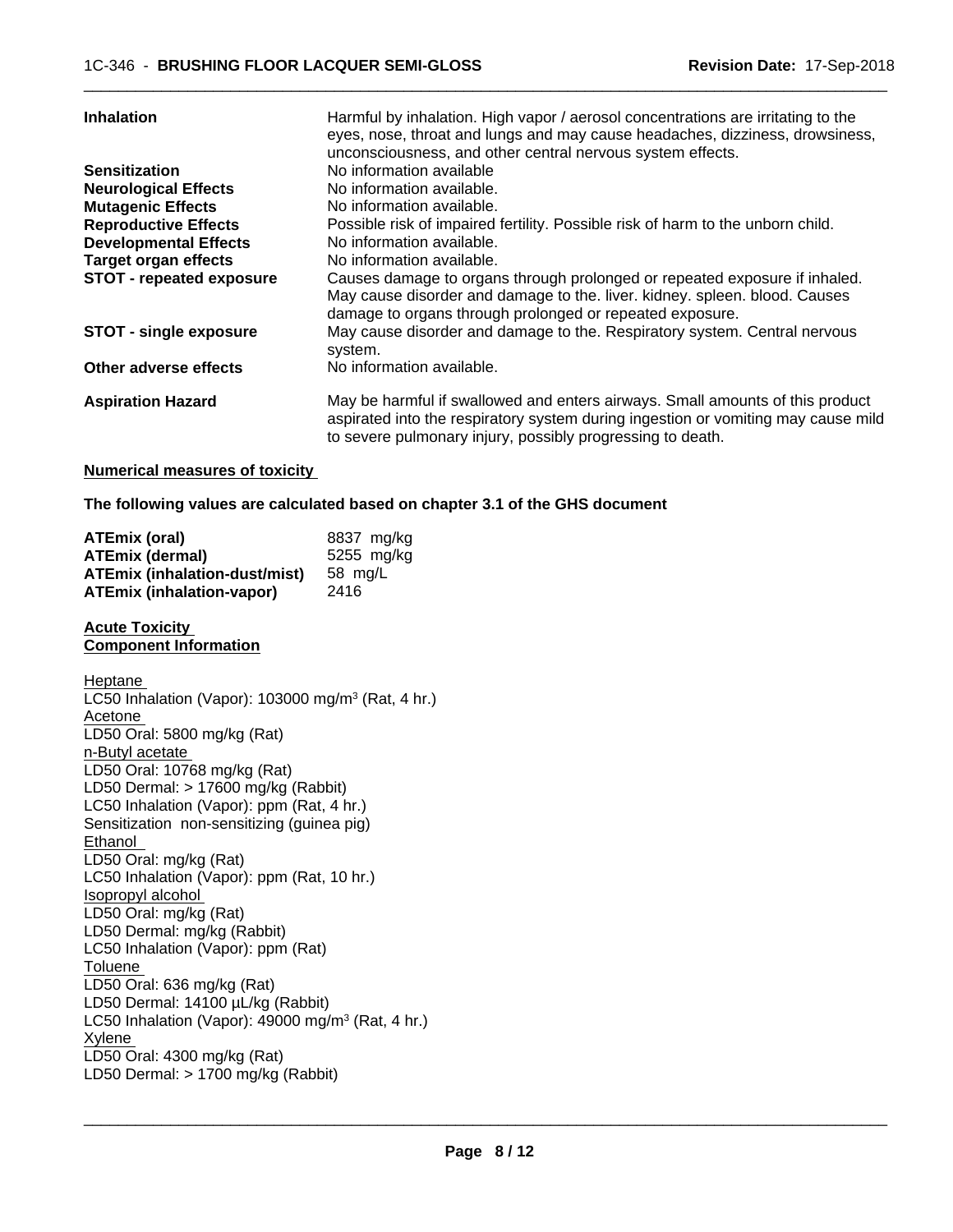LC50 Inhalation (Vapor): 5000 ppm (Rat, 4 hr.) Ethyl benzene LD50 Oral: mg/kg (Rat) LD50 Dermal: > mg/kg (Rabbit) LC50 Inhalation (Vapor): mg/m<sup>3</sup> (Rat, 2 hr.)

#### **Carcinogenicity**

*The information below indicateswhether each agency has listed any ingredient as a carcinogen:.*

| <b>Chemical name</b> | <b>IARC</b>               | <b>NTP</b> | <b>OSHA</b> |
|----------------------|---------------------------|------------|-------------|
|                      | .<br>2B<br>Possible Human |            | Listed      |
| Ethyl<br>benzene     | Carcinogen                |            |             |

 $\overline{\phantom{a}}$  ,  $\overline{\phantom{a}}$  ,  $\overline{\phantom{a}}$  ,  $\overline{\phantom{a}}$  ,  $\overline{\phantom{a}}$  ,  $\overline{\phantom{a}}$  ,  $\overline{\phantom{a}}$  ,  $\overline{\phantom{a}}$  ,  $\overline{\phantom{a}}$  ,  $\overline{\phantom{a}}$  ,  $\overline{\phantom{a}}$  ,  $\overline{\phantom{a}}$  ,  $\overline{\phantom{a}}$  ,  $\overline{\phantom{a}}$  ,  $\overline{\phantom{a}}$  ,  $\overline{\phantom{a}}$ 

#### **Legend**

IARC - International Agency for Research on Cancer NTP - National Toxicity Program OSHA - Occupational Safety & Health Administration

**12. ECOLOGICAL INFORMATION**

### **Ecotoxicity Effects**

The environmental impact of this product has not been fully investigated.

#### **Product Information**

#### **Acute Toxicity to Fish**

No information available

#### **Acute Toxicity to Aquatic Invertebrates**

No information available

#### **Acute Toxicity to Aquatic Plants**

No information available

#### **Persistence / Degradability**

No information available.

#### **Bioaccumulation**

There is no data for this product.

#### **Mobility in Environmental Media**

No information available.

## **Ozone**

Not applicable

#### **Component Information**

#### **Acute Toxicity to Fish**

Acetone LC50: 8300 (Bluegill - 96 hr.) mg/L n-Butyl acetate \_\_\_\_\_\_\_\_\_\_\_\_\_\_\_\_\_\_\_\_\_\_\_\_\_\_\_\_\_\_\_\_\_\_\_\_\_\_\_\_\_\_\_\_\_\_\_\_\_\_\_\_\_\_\_\_\_\_\_\_\_\_\_\_\_\_\_\_\_\_\_\_\_\_\_\_\_\_\_\_\_\_\_\_\_\_\_\_\_\_\_\_\_ LC50: 18 mg/L (Fathead Minnow - 96 hr.)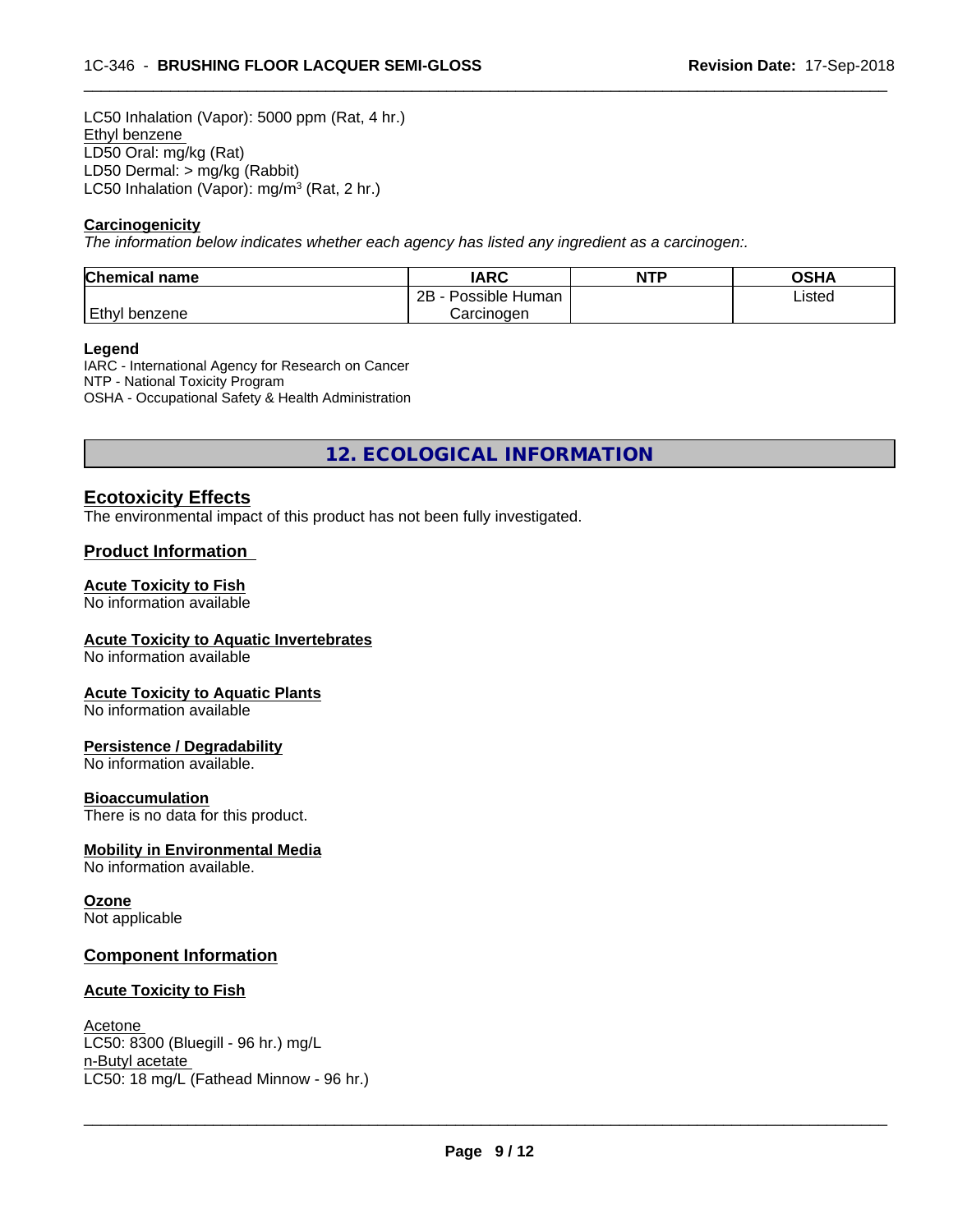Xylene LC50: 13.5 mg/L (Rainbow Trout - 96 hr.) Ethyl benzene LC50: 12.1 mg/L (Fathead Minnow - 96 hr.)

#### **Acute Toxicity to Aquatic Invertebrates**

Acetone EC50: 12600 mg/L (Daphnia magna - 48 hr.) n-Butyl acetate EC50: 72.8 mg/L (Daphnia magna - 48 hr.) Ethyl benzene EC50: 1.8 mg/L (Daphnia magna - 48 hr.)

#### **Acute Toxicity to Aquatic Plants**

n-Butyl acetate EC50: 674.7 mg/L (Green algae (Scenedesmus subspicatus), 72 hrs.) Ethyl benzene EC50: 4.6 mg/L (Green algae (Scenedesmus subspicatus), 72 hrs.)

## **13. DISPOSAL CONSIDERATIONS**

 $\overline{\phantom{a}}$  ,  $\overline{\phantom{a}}$  ,  $\overline{\phantom{a}}$  ,  $\overline{\phantom{a}}$  ,  $\overline{\phantom{a}}$  ,  $\overline{\phantom{a}}$  ,  $\overline{\phantom{a}}$  ,  $\overline{\phantom{a}}$  ,  $\overline{\phantom{a}}$  ,  $\overline{\phantom{a}}$  ,  $\overline{\phantom{a}}$  ,  $\overline{\phantom{a}}$  ,  $\overline{\phantom{a}}$  ,  $\overline{\phantom{a}}$  ,  $\overline{\phantom{a}}$  ,  $\overline{\phantom{a}}$ 

| <b>Waste Disposal Method</b>   | Dispose of in accordance with federal, state, and local regulations. Local<br>requirements may vary, consult your sanitation department or state-designated<br>environmental protection agency for more disposal options. |
|--------------------------------|---------------------------------------------------------------------------------------------------------------------------------------------------------------------------------------------------------------------------|
| <b>Empty Container Warning</b> | Emptied containers may retain product residue. Follow label warnings even after<br>container is emptied. Residual vapors may explode on ignition.                                                                         |

**14. TRANSPORT INFORMATION**

| <b>DOT</b><br><b>Proper Shipping Name</b><br><b>Hazard class</b><br>UN-No.<br><b>Packing Group</b><br><b>Description</b> | <b>PAINT</b><br>3<br>UN1263<br>Ш<br>UN1263, PAINT, 3, II, Marine Pollutant (Heptane)           |
|--------------------------------------------------------------------------------------------------------------------------|------------------------------------------------------------------------------------------------|
| <b>ICAO/IATA</b><br><b>IMDG / IMO</b>                                                                                    | Contact the preparer for further information.<br>Contact the preparer for further information. |
|                                                                                                                          | 15. REGULATORY INFORMATION                                                                     |

#### **International Inventories**

| <b>TSCA: United States</b> | Yes - All components are listed or exempt. |
|----------------------------|--------------------------------------------|
| <b>DSL: Canada</b>         | Yes - All components are listed or exempt. |

## **Federal Regulations**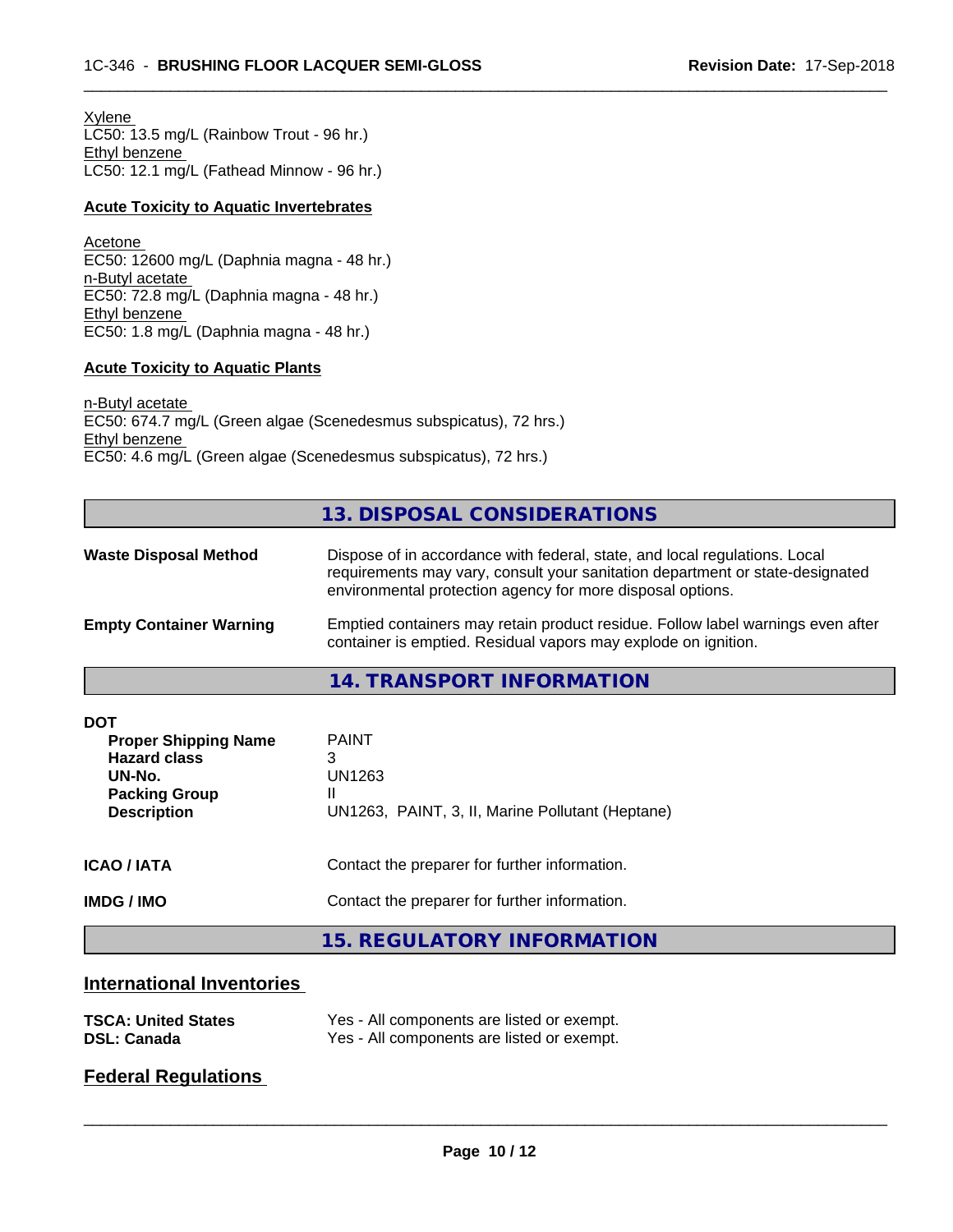#### **SARA 311/312 hazardous categorization**

| Yes |
|-----|
| Yes |
| Yes |
| Nο  |
| N٥  |
|     |

#### **SARA 313**

Section 313 of Title III of the Superfund Amendments and Reauthorization Act of 1986 (SARA). This product contains a chemical or chemicals which are subject to the reporting requirements of the Act and Title 40 of the Code of Federal Regulations, Part 372:

| <b>Chemical name</b> | CAS No.        | Weight-% | <b>CERCLA/SARA 313</b><br>(de minimis concentration) |
|----------------------|----------------|----------|------------------------------------------------------|
| Isopropyl alcohol    | 67-63-0        | 5        | 1.0                                                  |
| Toluene              | 108-88-3       | 5        | 1.0                                                  |
| Xylene               | 1330-20-7      | 5        | 1.0                                                  |
| Ethyl benzene        | $100 - 41 - 4$ | 0.5      | 0.1                                                  |

 $\overline{\phantom{a}}$  ,  $\overline{\phantom{a}}$  ,  $\overline{\phantom{a}}$  ,  $\overline{\phantom{a}}$  ,  $\overline{\phantom{a}}$  ,  $\overline{\phantom{a}}$  ,  $\overline{\phantom{a}}$  ,  $\overline{\phantom{a}}$  ,  $\overline{\phantom{a}}$  ,  $\overline{\phantom{a}}$  ,  $\overline{\phantom{a}}$  ,  $\overline{\phantom{a}}$  ,  $\overline{\phantom{a}}$  ,  $\overline{\phantom{a}}$  ,  $\overline{\phantom{a}}$  ,  $\overline{\phantom{a}}$ 

#### **Clean Air Act,Section 112 Hazardous Air Pollutants (HAPs) (see 40 CFR 61)**

This product contains the following HAPs:

| <b>Chemical name</b> | CAS No.   | Weight-% | <b>Hazardous Air Pollutant</b> |
|----------------------|-----------|----------|--------------------------------|
|                      |           |          | (HAP)                          |
| Toluene              | 108-88-3  |          | Listed                         |
| Xvlene               | 1330-20-7 |          | Listed                         |
| Ethyl benzene        | 100-41-4  | 0.5      | ∟isted                         |

## **US State Regulations**

#### **California Proposition 65**

**AVIMARNING:** Cancer and Reproductive Harm– www.P65warnings.ca.gov

#### **State Right-to-Know**

| <b>Chemical name</b> | <b>Massachusetts</b> | <b>New Jersey</b> | Pennsylvania |
|----------------------|----------------------|-------------------|--------------|
| Heptane              |                      |                   |              |
| Acetone              |                      |                   |              |
| n-Butyl acetate      |                      |                   |              |
| Ethanol              |                      |                   |              |
| Isopropyl alcohol    |                      |                   |              |
| cellulose, nitrate   |                      |                   |              |
| Toluene              |                      |                   |              |
| Xylene               |                      |                   |              |

**Legend** X - Listed

## **16. OTHER INFORMATION**